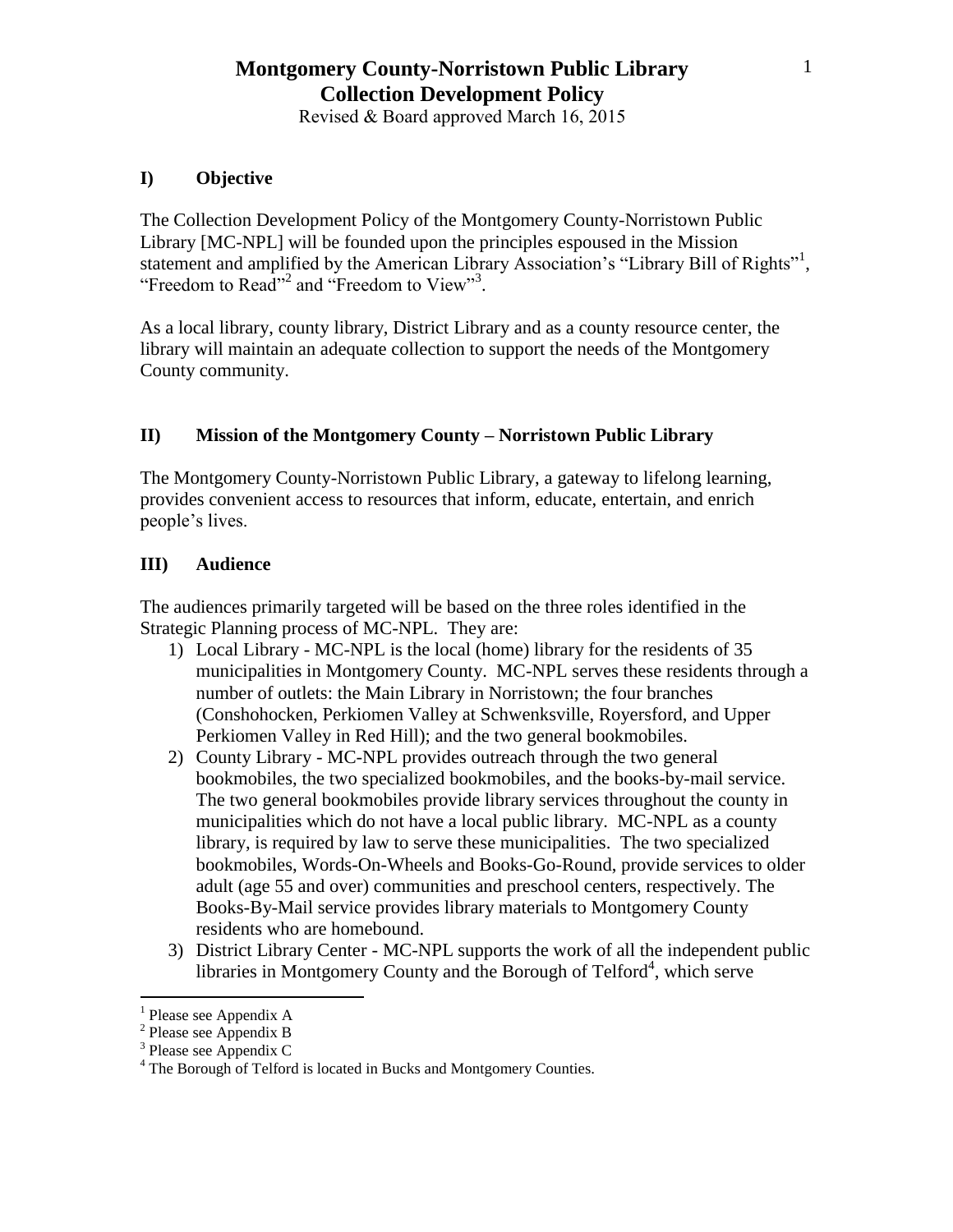the remaining 27 municipalities, as well as MC-NPL and its branches. This support includes: interlibrary loan; interlibrary reference and information service, interlibrary delivery system, consulting services, public relations, and, maintaining a collection which best reflects the needs of the entire district population. The library will maintain an adequate bibliographic and reference collection in the main subject fields and will purchase important works of permanent value.

### **IV) Responsibility**

 $\overline{a}$ 

The ultimate authority and responsibility for the selection of library materials rests with the Executive Director and, under his/her direction, may be delegated to the professional staff that are qualified for this activity by reason of education, training, and experience.

Responsibility for a minor's use of library materials rests with his/her parents or legal guardians. Library materials are not labeled as to contents and materials are not sequestered except for the purpose of protecting them from damage or theft.

The library purchases materials that support and enrich the needs and interests of students of all ages. However, the library is unable to purchases textbooks for specific educational institutions. It is the expectation of the public library that school libraries will assume the responsibility for the needs of their own students. However, the library will provide materials to supplement the reference, research, and recreational needs of student borrowers of all ages.

2014 Collection Development Policy Committee: Kathleen Arnold-Yerger, Executive Director, Ex-Officio Tracee Yawger, Head of Children's Services Russell Rush, Head of Extension Services Rae R. Weeks, Reference Librarian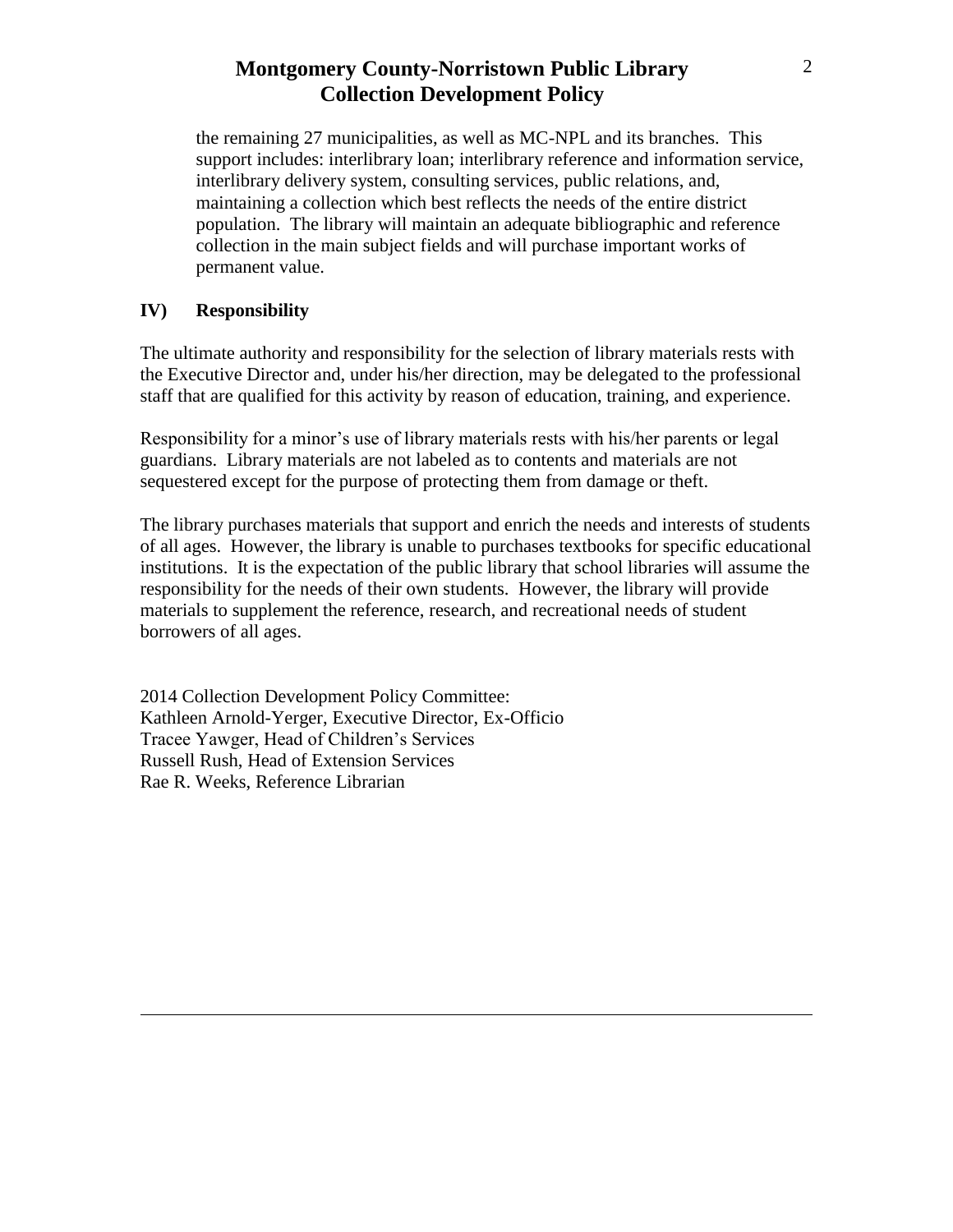### Community Analysis

Montgomery County has a growing population of almost 800,000 which is both culturally and economically diverse. A suburban county, Montgomery County's population is disbursed across established older municipalities and rapidly growing formerly rural areas of the county. Demographic trends indicate a population with increasing racial and ethnic diversity*.* The Hispanic and Asian populations all experienced significant gains from 2000 to 2010. The Hispanic population grew by 123% while the Asian population grew the most in terms of total population from 30,000 to over 50,000 in 2010. The African American population remained the second largest racial group at 9.1%.

Over the last decade, the county's housing unit growth was the second highest in the state. In particular, the municipalities of Limerick, Lower and Upper Providence which border the Route 422 corridor experienced the largest growth. This growth has significant implications for the county in terms of municipal services, transportation services and the library services provided by the Montgomery County-Norristown Public Library.

Another significant demographic trend has been and continues to be the rising median age within the county. While the percentage of older persons has grown fairly quickly across the entire county area, growth among younger age cohorts was much smaller and in some municipalities was negative. Residents who are age 65+ comprised 15% of the population in 2010 and this is expected to rise to 25% by 2025. In addition, 33% of new housing units built in 2011 were age restricted. School aged children (ages 5-17) grew by more than 50% in several communities – Limerick, Pennsburg, Perkiomen, Skippack and Upper Providence townships.

Economically diverse, Montgomery County continues to maintain its position with the second highest income level in Pennsylvania. The median household income was \$76,380 in 2010*.* However, several municipalities have experienced declines in income*.*  Poverty levels have risen over the last ten years. In 2011 it is estimated that 4.2% of families lived below the poverty levels, up from 2.8% in 1999.

There are over 500,000 jobs in Montgomery County. The five largest employers in the county are Merck, Abington Memorial Hospital, Main Line Hospitals*,* State Government, and Giant Food Stores*.* The county's workforce remains predominately white-collar with nearly half of the resident labor force employed in service industries*.* More people are employed in manufacturing jobs than any county in the Commonwealth*.* Manufacturing jobs have declined since 2008 but still comprise the second largest sector. Significant numbers are also employed in retail trade, education, health care, construction and government. While major employers in the county employ thousands of workers, the typical employer is a small business. About 70% of the workforce is employed by small businesses with fewer than ten employees.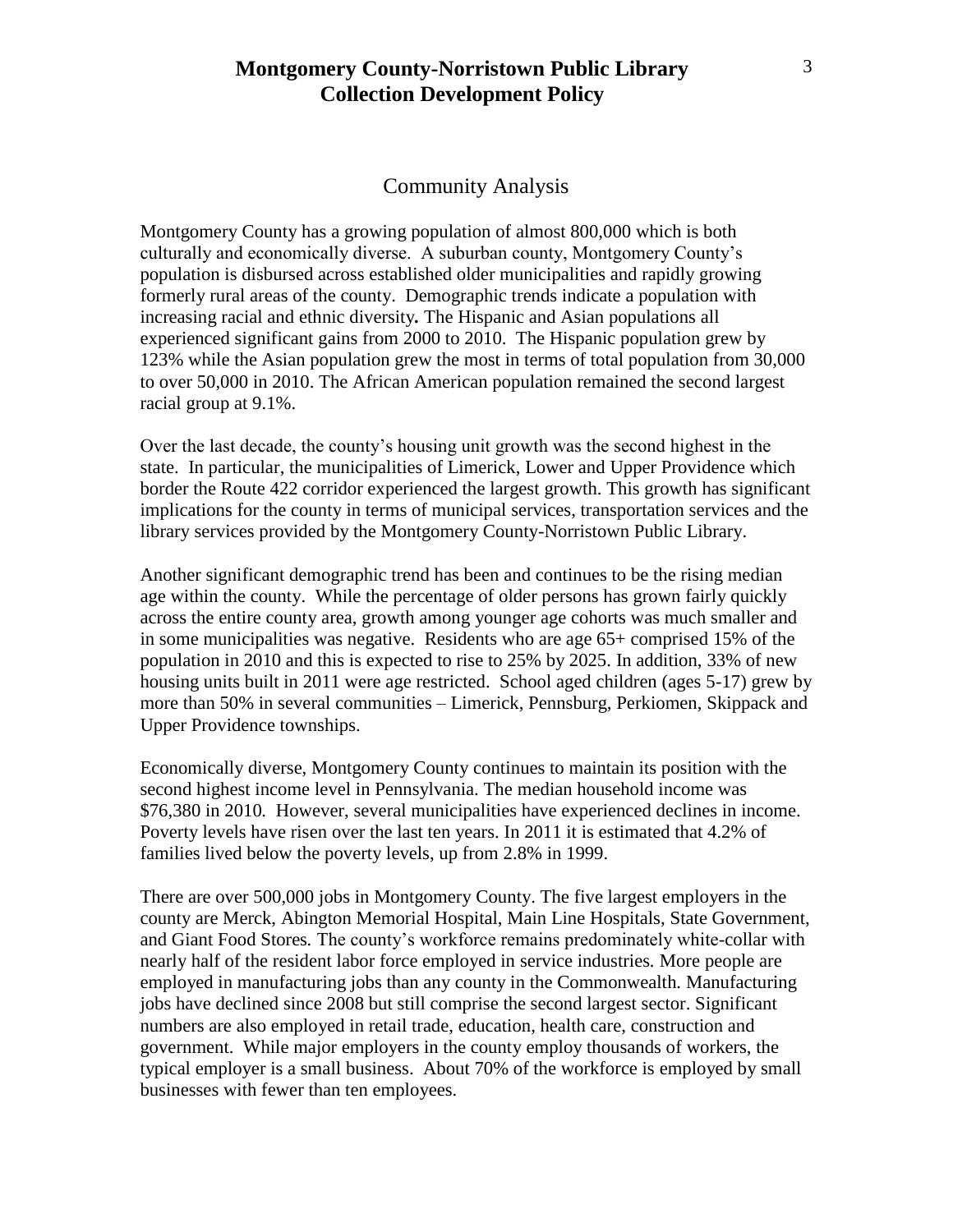Educational attainment levels in the county are high. Over 90% of residents age 25 and older are high school graduates. In addition, the county ranked first in the greater Philadelphia region with the highest percentage of residents to have received a graduate or professional degree. The county is also a center for education and cultural enrichment*.* There are twenty-two active public school districts in the county and numerous private, independent, and parochial schools. There are over twenty institutions of higher learning within Montgomery County. Montgomery County is home to numerous museums, cultural attractions and recreational opportunities.

#### **I. Policy of Selection**

#### **(A) General Collections Criteria**

Final selection of adult, young adult and juvenile materials**,** in all formats**,** is made after careful and thoughtful study of professional and reputable review sources. Criteria used for selection include the following:

- Importance of author and/or subject matter to the collection as a whole
- Timeliness or lasting importance of the content to the community
- Current and anticipated needs and interests of the community
- Scope and/or treatment of subject matter
- Authority and credibility of author/artist and/or publisher
- Availability of material on the subject within and outside the district
- **•** Affordability
- Format; suitability of physical form for library users, readability, clarity of print, illustration, and ease of use
- Evaluations
- Inclusion of title in standard bibliographies or indexes
- Nomination for major literary awards
- Provides selection aids and/or resources for education professionals
- Multiple copies will be purchased in response to popular demand limited by budgetary restrictions and the anticipated value of the material
- No attempt is made at completeness of any author/artist and/or publisher
- Within the limits of space, budget and availability, materials will be chosen to represent a variety of opinions on subjects that may have valid differing points of view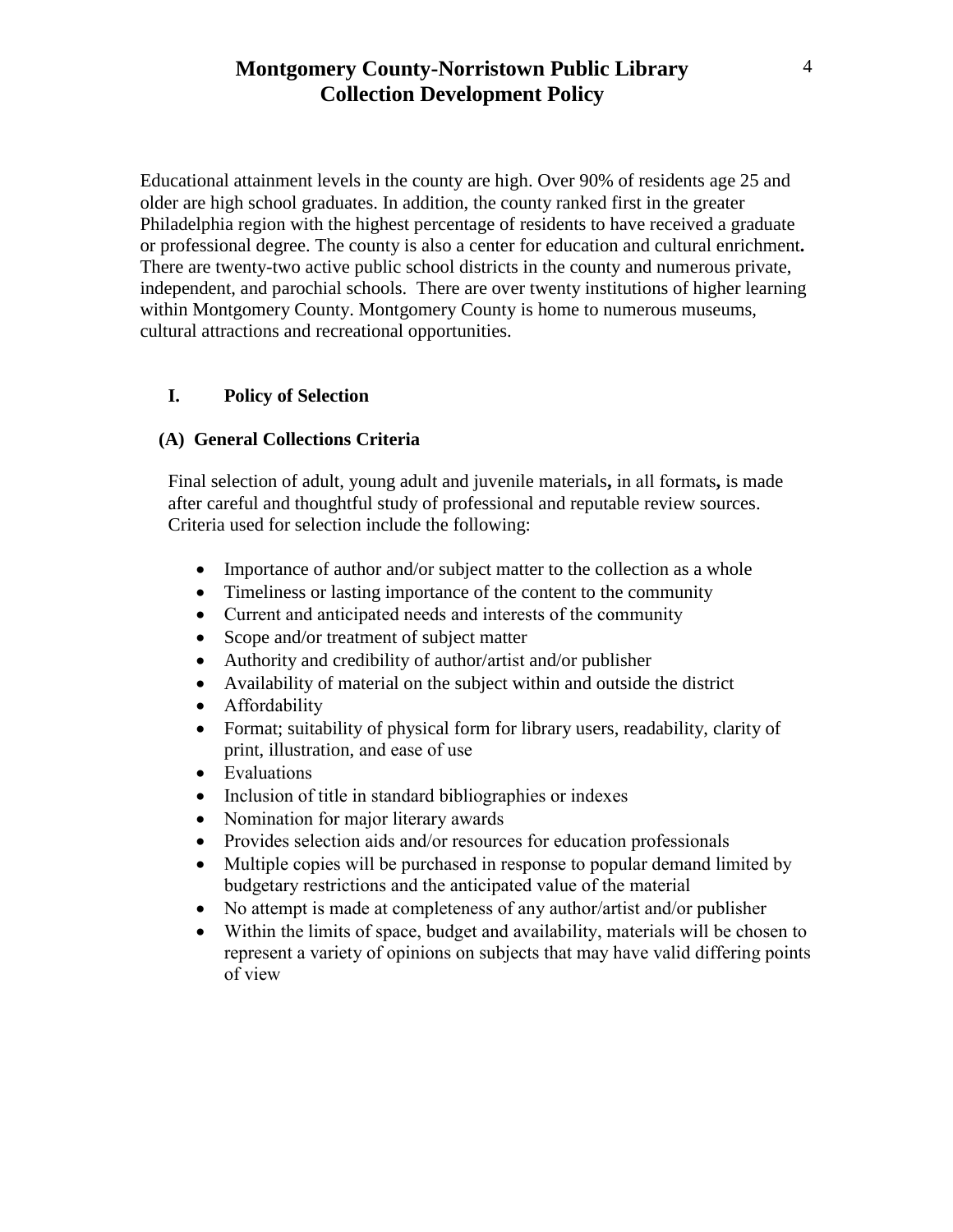The library reserves the right to exclude purchasing items which do not fall within the parameters of the General Collections Criteria.

Free access to all points of view on public questions will be provided. Because the public library serves many varied groups of people, the interest**s** of one group cannot take precedence over the interest**s** of another. Serious works which present an honest picture of some problem or aspect of life are not necessarily excluded because of frankness. The selection of any material for the collection does not constitute an endorsement of its contents. The library recognizes that many materials are controversial and that any given item may offend some patrons. Decisions are not made on the basis of any anticipated approval or disapproval, but solely on the merit of the work in relation to the collection and to serving the interests of patrons.

The library is opposed to the withdrawal, solely, at the request of any individual or group, of materials which have been chosen by the General Selection Criteria. The library will discuss the interpretation of these principles with representatives of such groups. (See attachments.)

### **Special Collections Criteria**

Local History

- The library will purchase, as funds allow, materials on local history with an emphasis on Montgomery County and general Pennsylvania works.
- Genealogy of a general nature will be considered. The library does not collect specialized genealogical materials.

Old Fiction/Children's Historical Collection

- Materials archival in nature may be acquired and maintained in appropriate formats for historical and research purposes
- For archival and research purposes a single copy of old fiction and/or children's historical material may be maintained

### **Electronic Resources / New Technology**

With new technologies developing at a rapid rate electronic formats will be considered with the following criteria in mind:

- relevance to the existing collection
- permanence of the format
- budgetary and space limitations
- patron demand
- compatibility with available equipment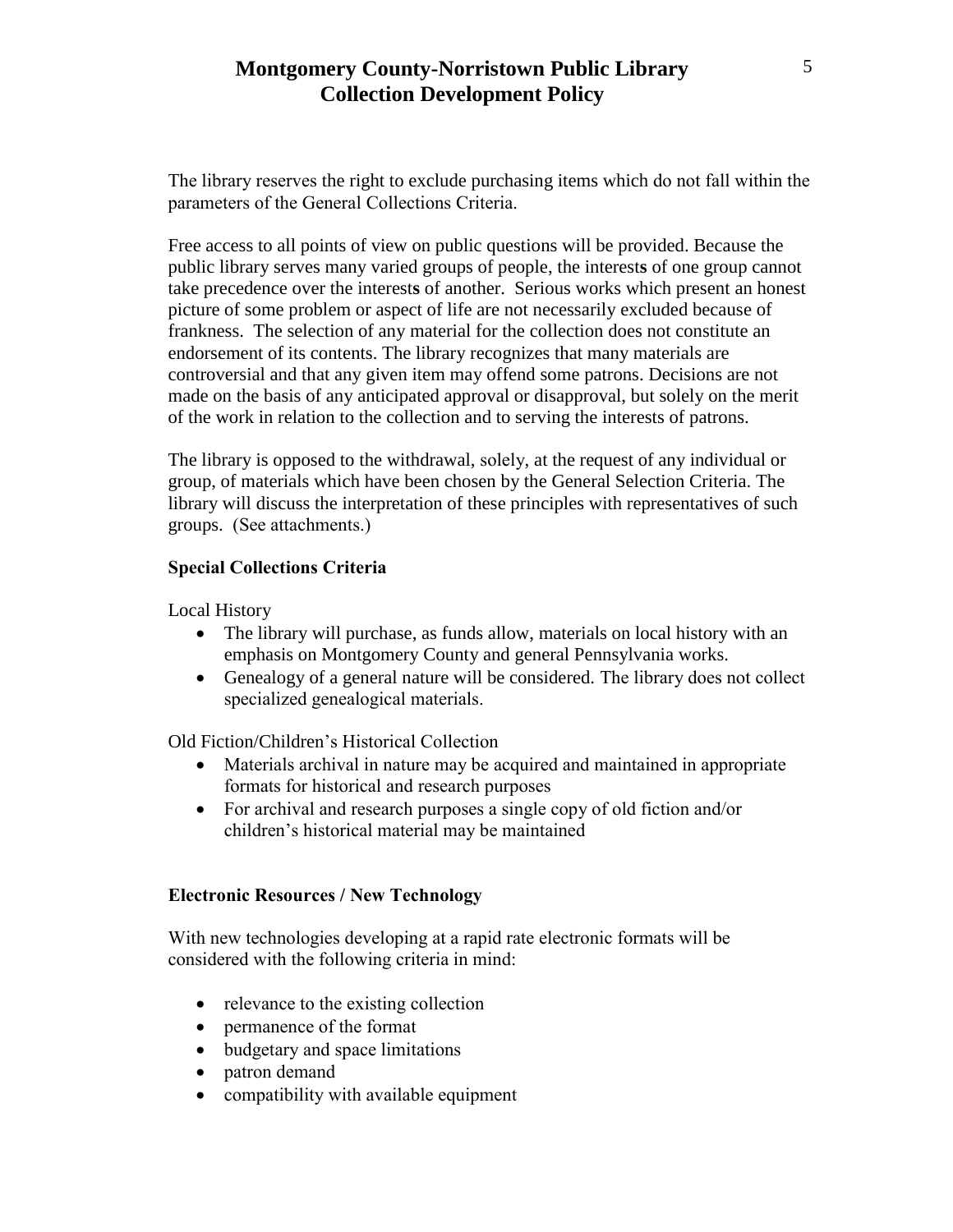The Library will select materials by the following criteria:

- replaces standard printed texts
- provides greater accessibility and currency
- provides new resources of information in an efficient and economical manner
- provides ease of use and access
- demonstrates the ability to be accessed remotely, via passwords, or barcodes
- is backed by on-site or immediately available technical support (including updates and training)
- presents no licensing restrictions
- allows for usage statistics if deemed necessary or optimal
- is validated by the reputation of vendor, publisher or supplier
- enhances the existing collection

### **(B) Gifts and Memorial/Honor Materials**

Gifts must meet the same General Selection Criteria as materials purchased by the library. Gifts of books and other library materials are accepted under the provision that their use or disposal is subject to the discretion of the Library Staff. The donor relinquishes all rights to donated material. The Library reserves the right to refuse any donations of materials.

Suggestions of specific titles or subjects are welcomed when memorial/honor donations are given but the final decision, based on the needs of the library collection, rests with the library.

## **(C) Appraisals**

The library does not appraise or provide evaluations of gift materials for tax deductions or other purposes, but will acknowledge receipt of gift materials in writing if requested by the donor.

### **Collection Maintenance and De-selection**

The collection is maintained and weeded through an ongoing process of collection analysis. Older items may be repaired, withdrawn, moved to non-circulating collections, or replaced based upon the following criteria

- Interests of the community
- Patron demand
- Availability of similar materials in the collection
- Affordability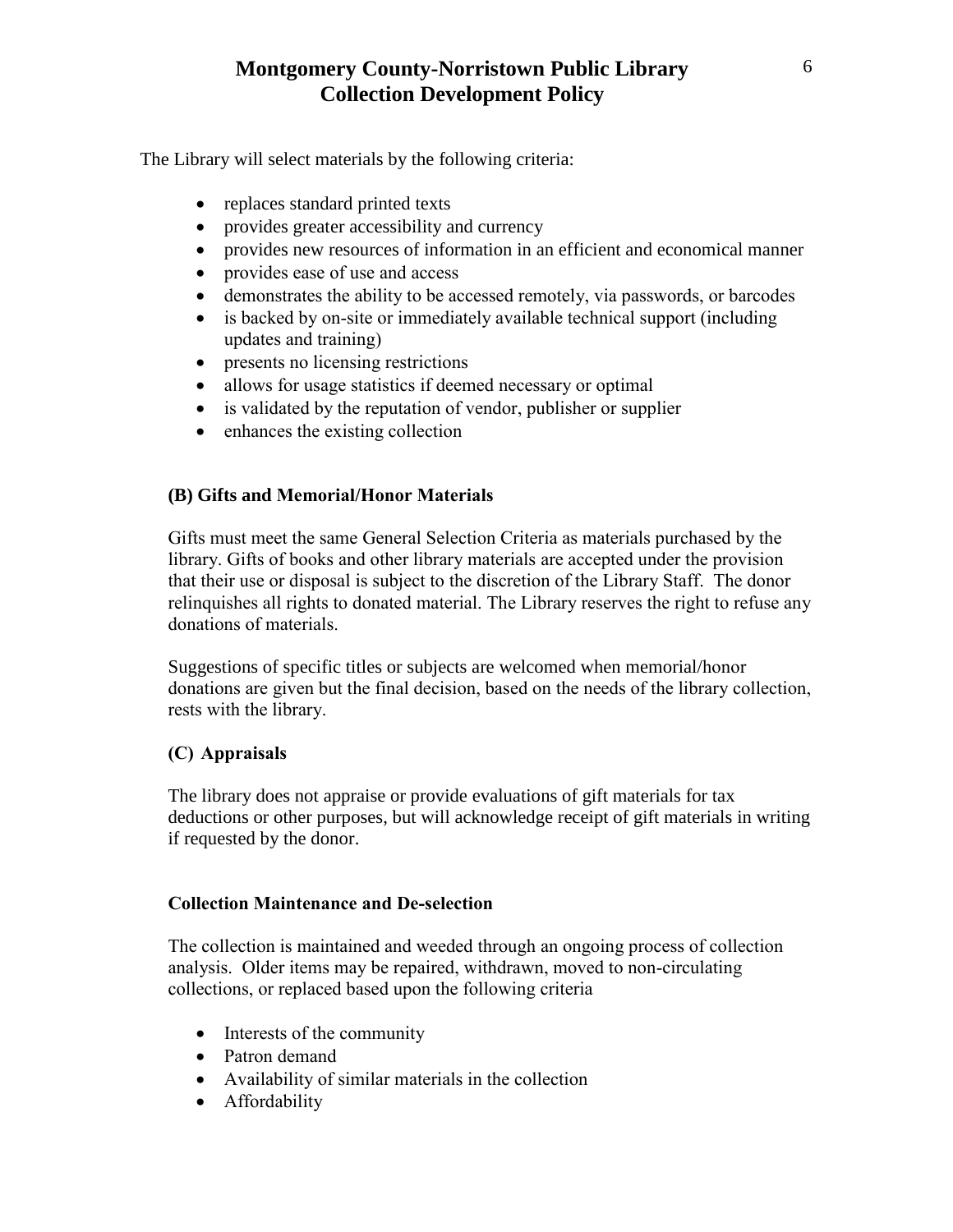- Physical condition and age of item
- In-print status
- Appearance in standard bibliographies
- Availability at other local libraries
- Multiple copies of materials no longer in great demand
- Replacement of materials is not automatic

The library will not withdraw an item simply because of a patron request.

## **Copyright**

The Library will comply with all copyright laws of the Commonwealth of Pennsylvania and the United States of America.

- The library will not reproduce any audio-visual material or computer software without the permission of the producer/distributor.
- The library will inform patrons using audio-visual materials or computer software of their responsibilities under the law.
- The library will post copyright notices at service desks where ILL requests for photocopies of articles are taken.
- The library will post copyright notices at public photocopier machines.

## **Procedure for the Evaluation of Library Materials**

The Board of the Montgomery County-Norristown Public Library endorses the Freedom to Read Statement and its interpretations. Materials selected under the Collection Development Policy are considered protected under the First Amendment of the United States Constitution.

Public libraries preserve and enhance the people's right to a broader range of ideas than those held by any one individual, librarian, publisher or government. On occasion, there can be diverse opinions by individuals or groups as to what is acceptable or appropriate for the collection. Library collections are not limited to only those ideas and information one person or group believes to be true, good and proper.

The Library's Board of Trustees believes that anyone is free to reject for himself/herself library materials of which he or she does not approve. However, the individual cannot restrict the freedom of others to read, view or hear.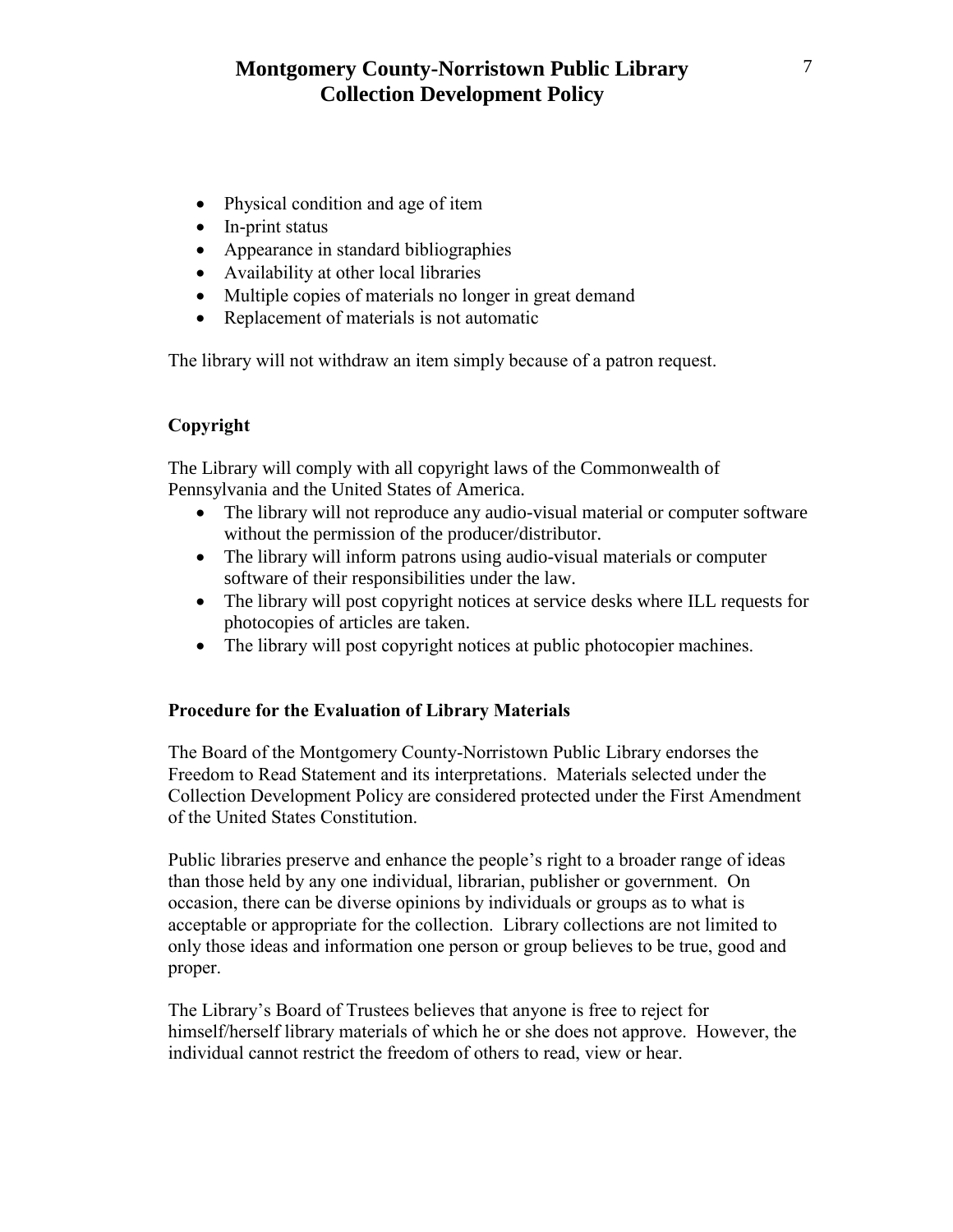Parents or legal guardians have the responsibility to guide and direct the reading, viewing or listening of their own minor children. The library does not take the place of the parent or guardian.

Resident patrons who initiate comments or complaints will receive copies of the Library Bill of Rights, the Freedom to Read, the Freedom to View statements, the Collection Development Policy and the form "Citizen's Opinion Concerning Specific Library Material."<sup>1</sup>

A patron with a complaint about material in the library collection should meet with the appropriate Department Head/Branch Manager to discuss the material in question. If the patron is not satisfied with the outcome of the discussion, the patron should fill out a "Citizen's Opinion Concerning Specific Library Material" form. The form will be referred to the Executive Director who will take the appropriate steps to respond to the patron. If appropriate or if the patron is not satisfied with the action taken, the request will be referred to the library's Review Committee. If the patron is not satisfied with the Review Committee's response, the request will be referred to the Library's Board of Trustees. All Library Board decisions are final.

Board approved 7/19/04 Revised & Board approved March 16, 2015

### **II. Montgomery County Library District Collection Development Statement for the District Shared Digital Content Collection** Rev. July 2014

### 1. **Introduction**

This document is a statement of the principles guiding the development of a shared collection of digital resources accessible to library card holders through the websites of 34 local public libraries (including branches) in the Montgomery County Library District.

### 2. **Goal for the Collection**

This collection will provide digital content of interest to the communities served by member libraries, 24/7 from any location over the Internet. This collection will appeal to a broad range of interests in response to the increasing popularity of reading, watching and listening on electronic devices. The collection and any individual library holdings will be integrated into existing online catalogs so that users can seamlessly access all formats from one location.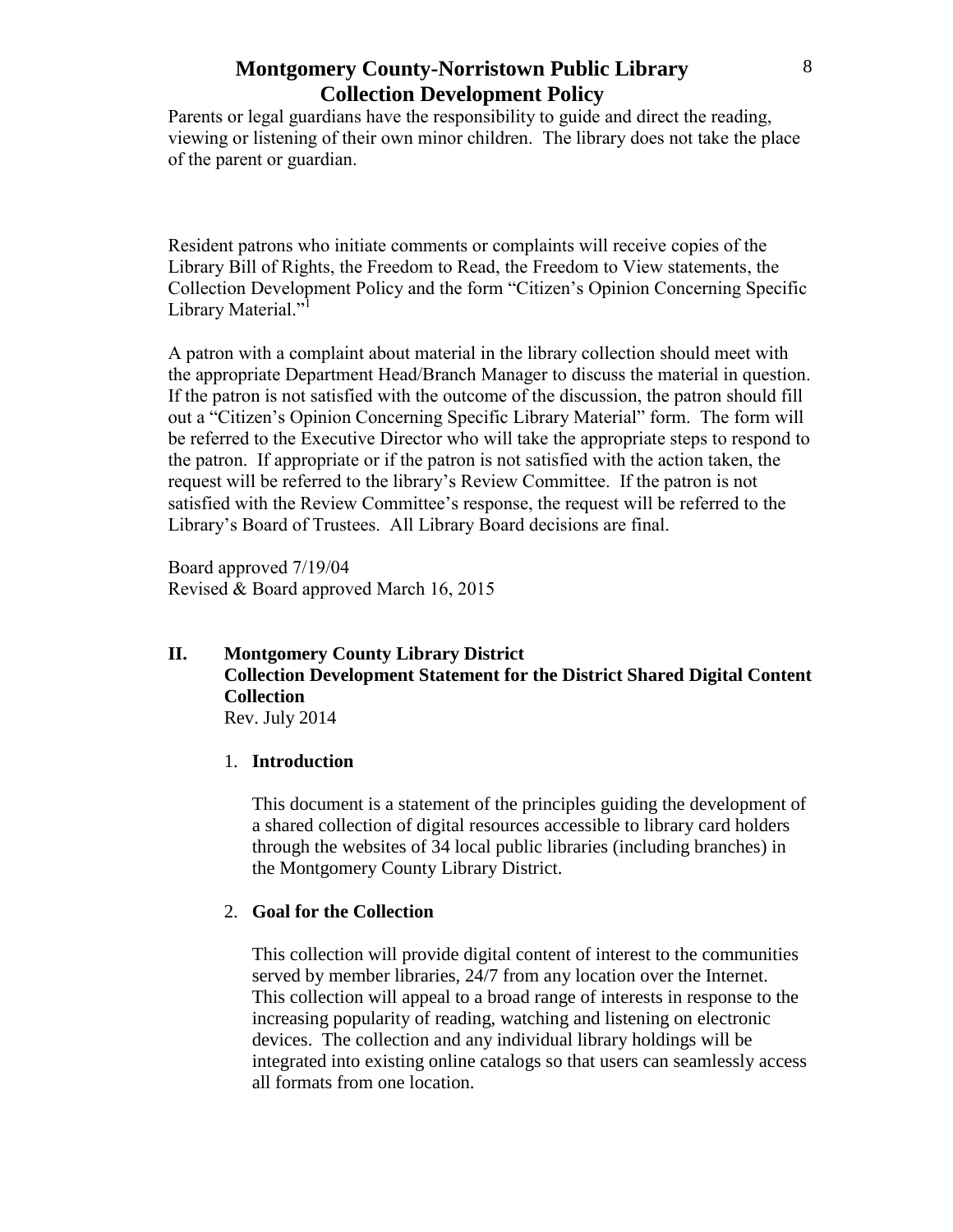<sup>1</sup> Please see Appendix D

#### **3. Collection Priorities/Selection Principles**

The collection consists of downloadable audiobooks, magazines and e-books using various vendor platforms for delivery. While the current digital collection has focused primarily on the OverDrive platform, the District also provides access to content through Tumblebooks, Zinio and

OneClickDigital. The Collection Committee will evaluate and recommend additional vendors to meet collection priorities. Fiction and non-fiction titles for all ages will be chosen using the following criteria and resources:

- Bestseller lists:
- Professional reviews and lists from journals such as Booklist, Publishers Weekly, Library Journal, etc.;
- Suggestions from library staff and the community;
- Demand as evidenced by circulation statistics, number of holds placed and current cultural trends;
- Continuation of series
- Support of book clubs, educational initiatives, special programming, etc.

The selected titles may duplicate resources available at local libraries in various formats. Multiple copies may be purchased where demand warrants. Genre selections will mirror those that are most popular in print collections and which circulate most actively in a digital format. Priority will be given to unabridged audiobook editions. The principles of inclusion articulated in the Library Bill of Rights and the Freedom to Read documents will guide all selections.

### 4. **Collection Scope**

The Collection Committee will evaluate the guidelines for selection annually and will meet with member libraries to solicit their input. For fiscal 2014 the emphasis will be on:

- adding in-demand titles in sufficient quantities
- identifying and addressing collection gaps such as non-fiction subject areas and under-represented reading levels
- assure that the collection represents the diversity of the community
- determining whether or not to collect video and music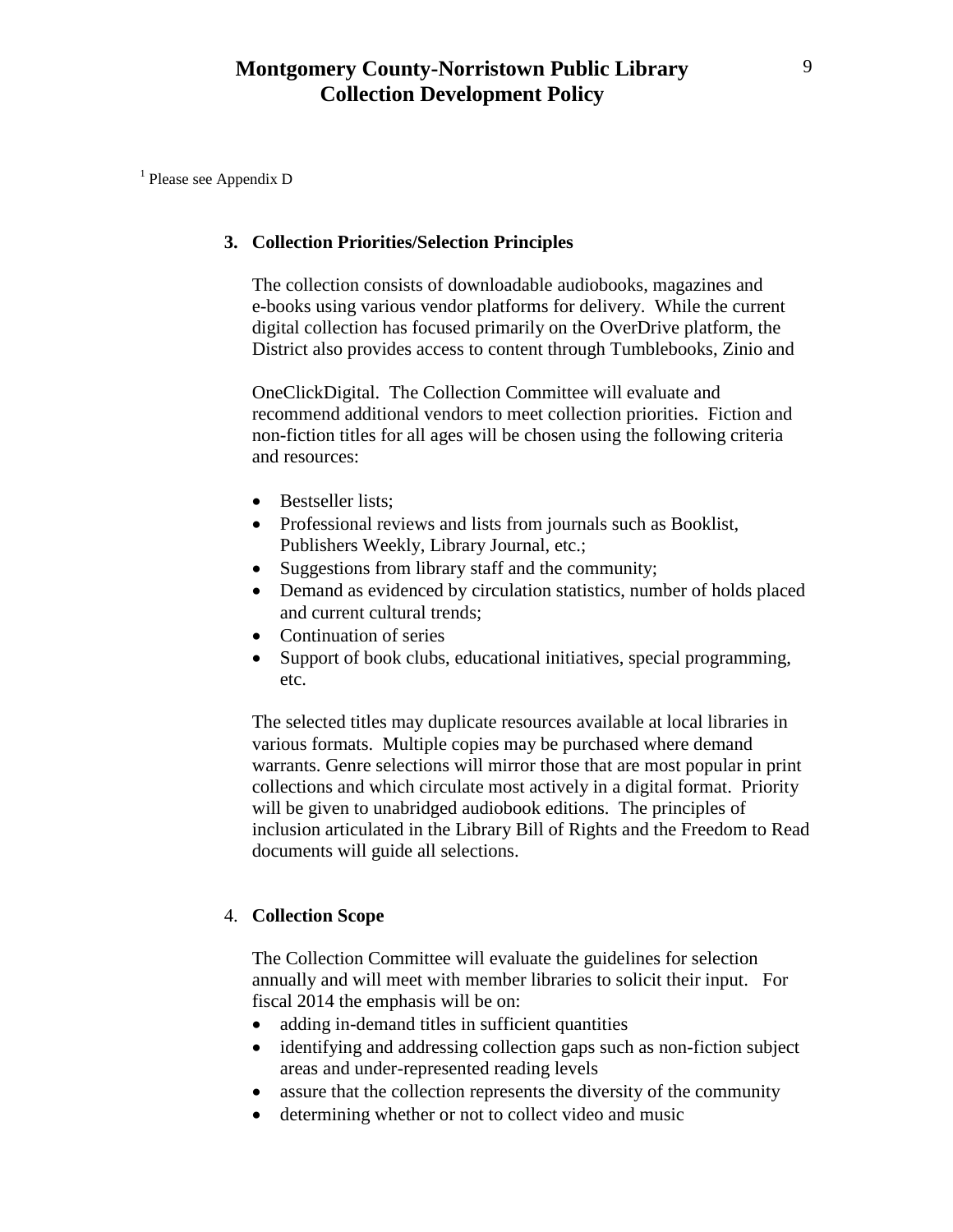evaluate the addition of non-English language editions

### **5. Collection Selection and Development Responsibilities**

The Collection Committee consists of the MC-NPL Head of Reference and District Consultant and up to five volunteers representing District member libraries. This Committee will purchase titles throughout the year according to a monthly allotment until the budget is expended. Membership on this committee will be on a rotating basis to be determined by the Committee.

### **6. Circulation Policy**

Circulation rules mirror those of non-digital collections whenever possible to minimize confusion for borrowers. All items from the Overdrive collection circulate for either 7, 14 or 21 days as chosen by the borrower. Holds may be placed. Zinio magazines have no expiration date.

### **7. Funding and Budget**

The budgeted amount for digital collections varies from year to year and is determined by District Center State Aid funding. Individual libraries set their own budgets for the digital content they purchase. Additional projects may be funded in the future through contributions from member libraries.

### **8. Collection Maintenance and Evaluation**

Patron requests and/or patron surveys and statistical reports may be used to assess digital collections. Selected titles will be evaluated for retention on an annual basis. The priority for weeding will be to remove items with outdated or irrelevant information, e.g. travel books. Low or noncirculating items may be removed from the collection to allow for new titles and items in high demand. Weeding will be accomplished using circulation reports, turnover rates and user demand (holds reports). These reports will also be used to determine if metered items will be repurchased.

### **9. Marketing the Collection**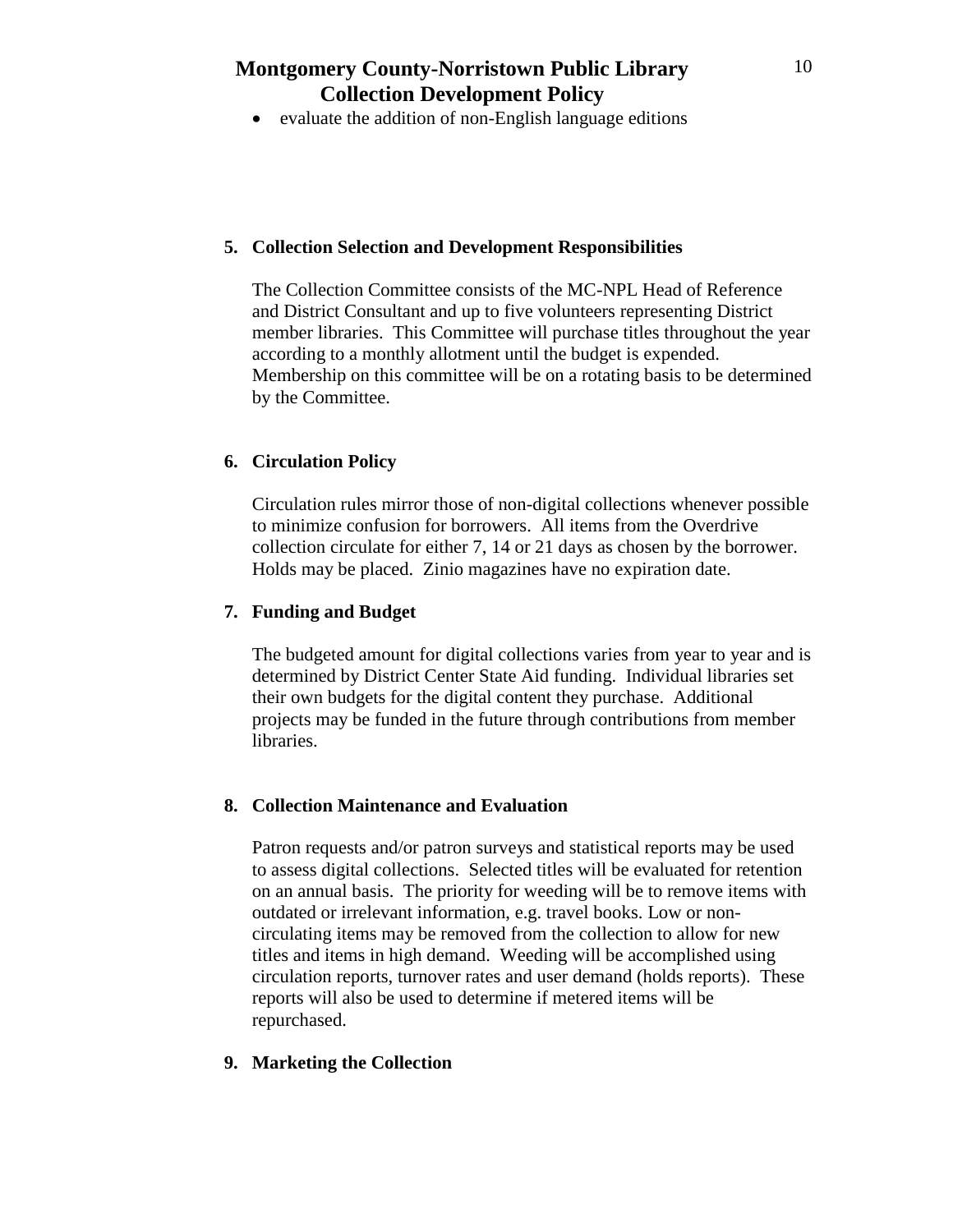In order to fulfill our mission of meeting the informational, recreational and educational needs of our communities, it is necessary to effectively convey the services and resources to our public by providing attractive marketing tools to further access and usage by the communities we serve.

The District Library Center (DLC) will work closely with the vendor(s) and district librarians on developing attractive marketing pieces and news releases for the collection. Part of the marketing may include a brand name and logo to be used on all marketing pieces and publicity. Digital collections will also be promoted using social media and through the creation of website displays.

#### **10. Reconsideration & Purchase Requests**

Any resident of Montgomery County may request the purchase or removal of any item in the shared digital collection. This request must be made in writing using the appropriate form.<sup>1</sup> The Collection Development Committee will review and respond to the request in writing at their next meeting. If the requester is not satisfied with the response, a written appeal may be filed within 30 days with the Montgomery County-Norristown Public Library Board of Directors. Their decision is final.

Board Approved 7/19/04 Revised & Board approved March 16, 2015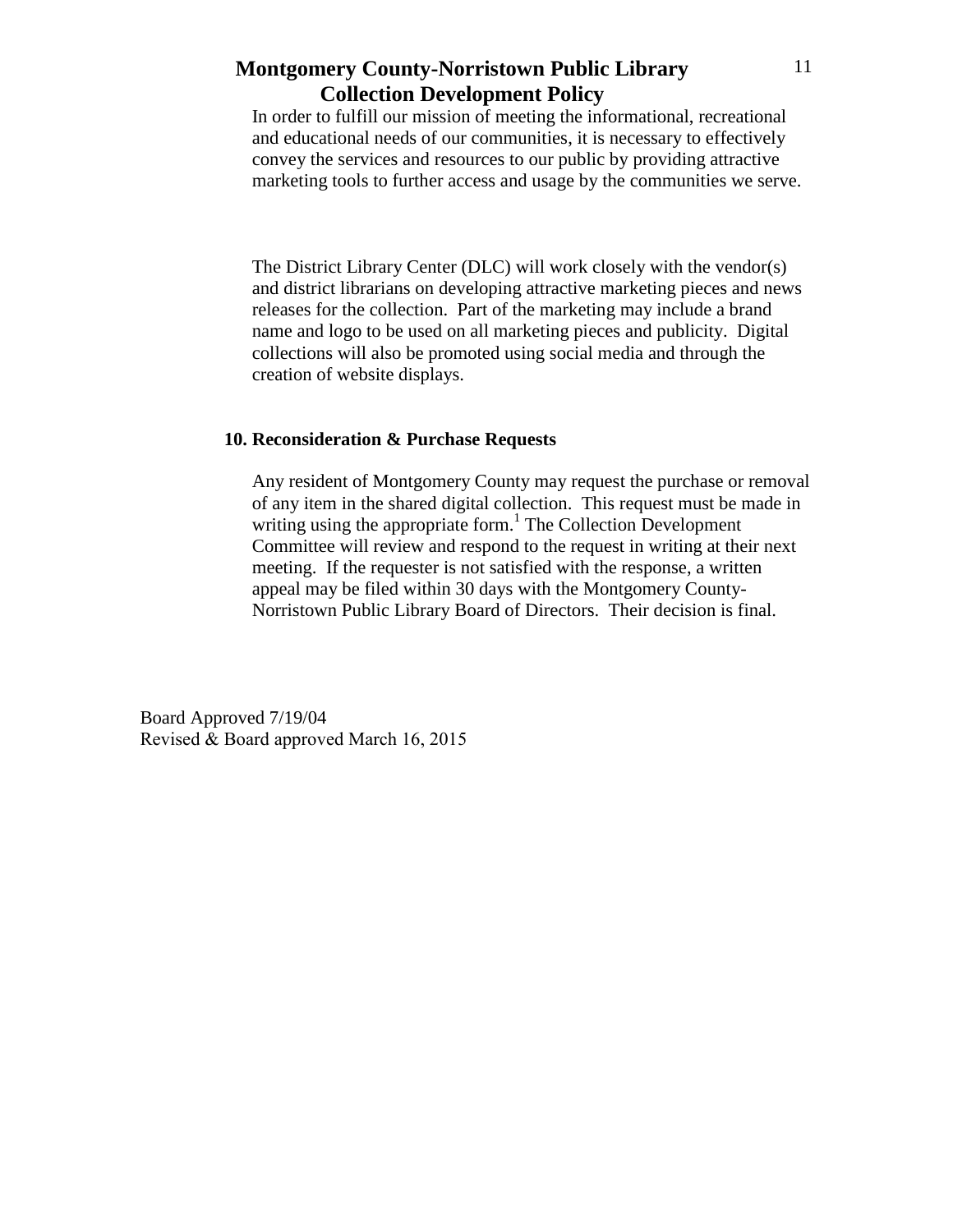<sup>1</sup> Please see Appendix D

### **Appendix A**

### **Library Bill of Rights**

The American Library Association affirms that all libraries are forums for information and ideas, and that the following basic policies should guide their services.

I. Books and other library resources should be provided for the interest, information, and enlightenment of all people of the community the library serves. Materials should not be excluded because of the origin, background, or views of those contributing to their creation.

II. Libraries should provide materials and information presenting all points of view on current and historical issues. Materials should not be proscribed or removed because of partisan or doctrinal disapproval.

III. Libraries should challenge censorship in the fulfillment of their responsibility to provide information and enlightenment.

IV. Libraries should cooperate with all persons and groups concerned with resisting abridgment of free expression and free access to ideas.

V. A person's right to use a library should not be denied or abridged because of origin, age, background, or views.

VI. Libraries which make exhibit spaces and meeting rooms available to the public they serve should make such facilities available on an equitable basis, regardless of the beliefs or affiliations of individuals or groups requesting their use.

Adopted June 19, 1939, by the ALA Council; amended October 14, 1944; June 18, 1948; February 2, 1961; June 27, 1967; January 23, 1980; inclusion of "age" reaffirmed January 23, 1996.

American Library Association. "Library Bill of Rights." *American Library Association*. [http://www.ala.org/advocacy/intfreedom/librarybill.](http://www.ala.org/advocacy/intfreedom/librarybill) Accessed November 7, 2014.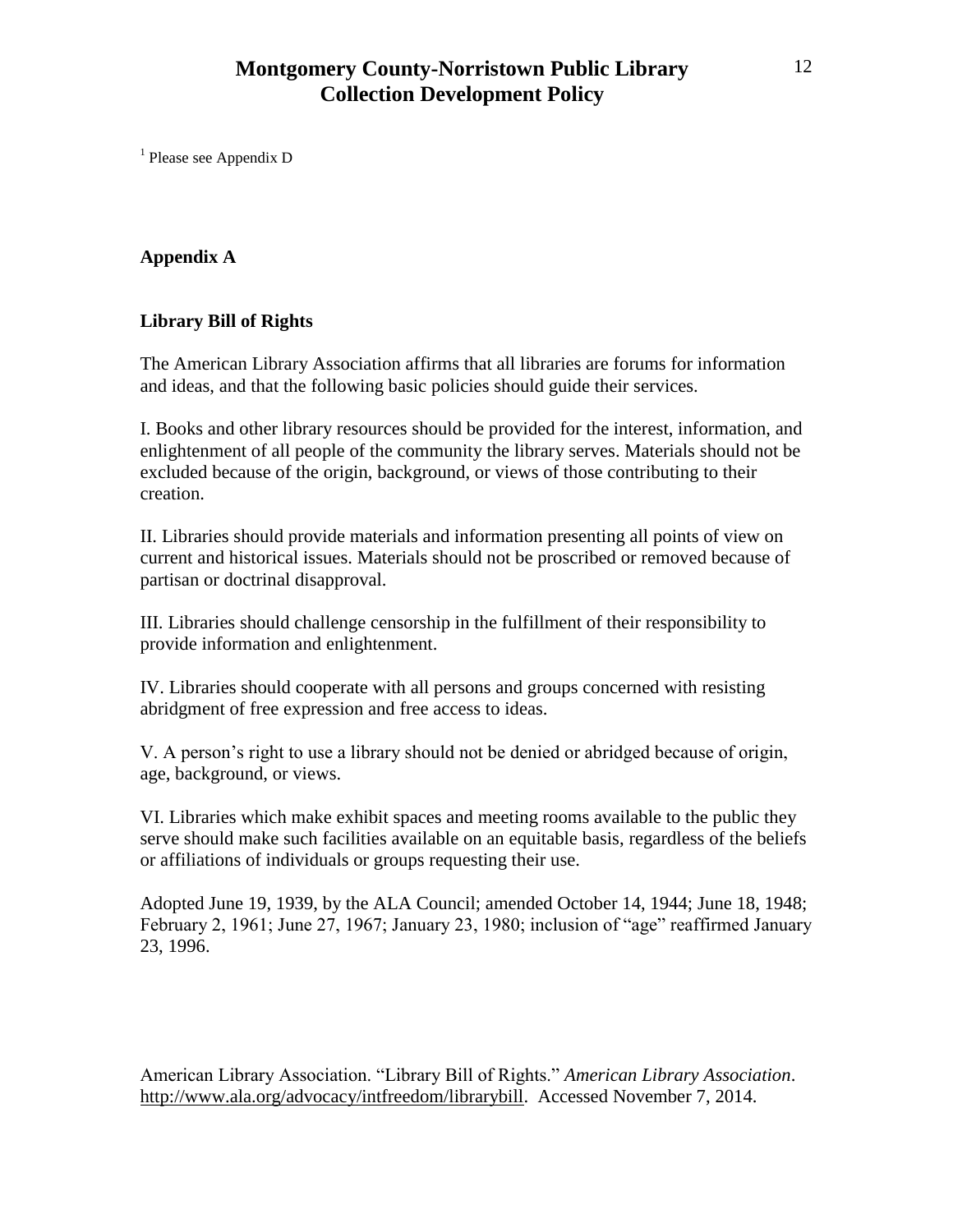### **Appendix B**

#### **The Freedom to Read Statement**

The freedom to read is essential to our democracy. It is continuously under attack. Private groups and public authorities in various parts of the country are working to remove or limit access to reading materials, to censor content in schools, to label "controversial" views, to distribute lists of "objectionable" books or authors, and to purge libraries. These actions apparently rise from a view that our national tradition of free expression is no longer valid; that censorship and suppression are needed to counter threats to safety or national security, as well as to avoid the subversion of politics and the corruption of morals. We, as individuals devoted to reading and as librarians and publishers responsible for disseminating ideas, wish to assert the public interest in the preservation of the freedom to read.

Most attempts at suppression rest on a denial of the fundamental premise of democracy: that the ordinary individual, by exercising critical judgment, will select the good and reject the bad. We trust Americans to recognize propaganda and misinformation, and to make their own decisions about what they read and believe. We do not believe they are prepared to sacrifice their heritage of a free press in order to be "protected" against what others think may be bad for them. We believe they still favor free enterprise in ideas and expression.

These efforts at suppression are related to a larger pattern of pressures being brought against education, the press, art and images, films, broadcast media, and the Internet. The problem is not only one of actual censorship. The shadow of fear cast by these pressures leads, we suspect, to an even larger voluntary curtailment of expression by those who seek to avoid controversy or unwelcome scrutiny by government officials.

Such pressure toward conformity is perhaps natural to a time of accelerated change. And yet suppression is never more dangerous than in such a time of social tension. Freedom has given the United States the elasticity to endure strain. Freedom keeps open the path of novel and creative solutions, and enables change to come by choice. Every silencing of a heresy, every enforcement of an orthodoxy, diminishes the toughness and resilience of our society and leaves it the less able to deal with controversy and difference.

Now as always in our history, reading is among our greatest freedoms. The freedom to read and write is almost the only means for making generally available ideas or manners of expression that can initially command only a small audience. The written word is the natural medium for the new idea and the untried voice from which come the original contributions to social growth. It is essential to the extended discussion that serious thought requires, and to the accumulation of knowledge and ideas into organized collections.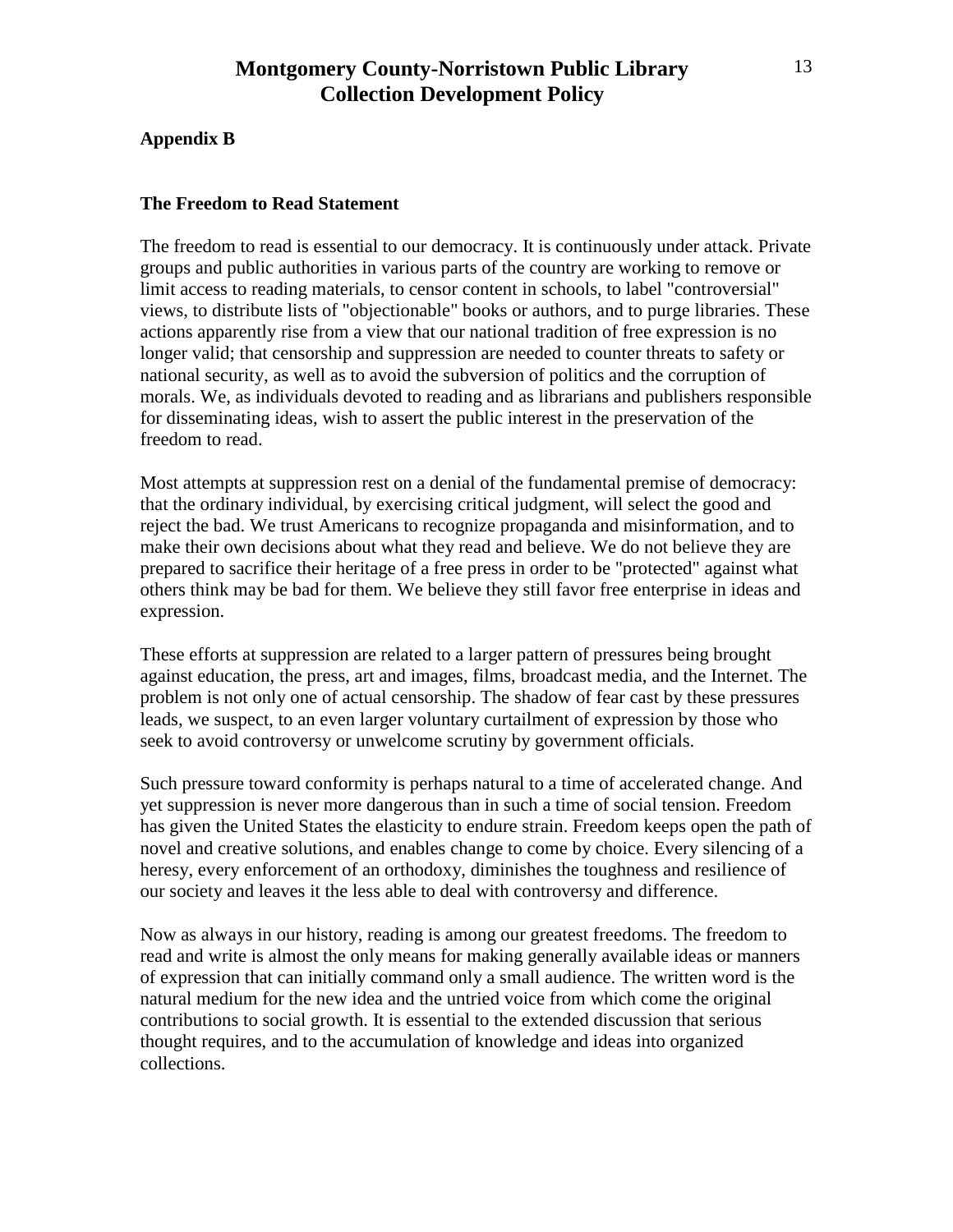We believe that free communication is essential to the preservation of a free society and a creative culture. We believe that these pressures toward conformity present the danger of limiting the range and variety of inquiry and expression on which our democracy and our culture depend. We believe that every American community must jealously guard the freedom to publish and to circulate, in order to preserve its own freedom to read. We believe that publishers and librarians have a profound responsibility to give validity to that freedom to read by making it possible for the readers to choose freely from a variety of offerings.

The freedom to read is guaranteed by the Constitution. Those with faith in free people will stand firm on these constitutional guarantees of essential rights and will exercise the responsibilities that accompany these rights.

We therefore affirm these propositions:

1. *It is in the public interest for publishers and librarians to make available the widest diversity of views and expressions, including those that are unorthodox, unpopular, or considered dangerous by the majority.*

Creative thought is by definition new, and what is new is different. The bearer of every new thought is a rebel until that idea is refined and tested. Totalitarian systems attempt to maintain themselves in power by the ruthless suppression of any concept that challenges the established orthodoxy. The power of a democratic system to adapt to change is vastly strengthened by the freedom of its citizens to choose widely from among conflicting opinions offered freely to them. To stifle every nonconformist idea at birth would mark the end of the democratic process. Furthermore, only through the constant activity of weighing and selecting can the democratic mind attain the strength demanded by times like these. We need to know not only what we believe but why we believe it.

2. *Publishers, librarians, and booksellers do not need to endorse every idea or presentation they make available. It would conflict with the public interest for them to establish their own political, moral, or aesthetic views as a standard for determining what should be published or circulated.*

Publishers and librarians serve the educational process by helping to make available knowledge and ideas required for the growth of the mind and the increase of learning. They do not foster education by imposing as mentors the patterns of their own thought. The people should have the freedom to read and consider a broader range of ideas than those that may be held by any single librarian or publisher or government or church. It is wrong that what one can read should be confined to what another thinks proper.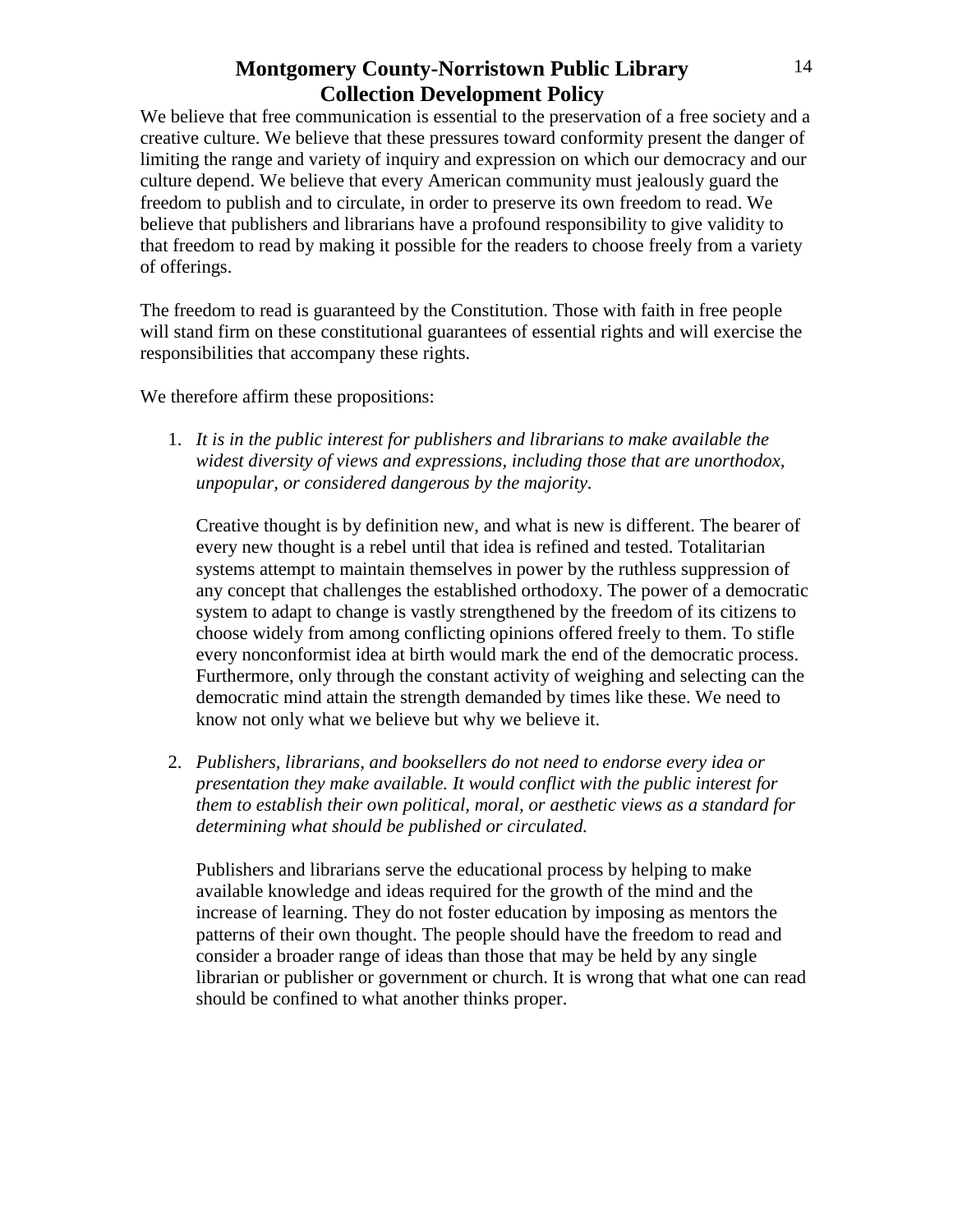3. *It is contrary to the public interest for publishers or librarians to bar access to writings on the basis of the personal history or political affiliations of the author.*

No art or literature can flourish if it is to be measured by the political views or private lives of its creators. No society of free people can flourish that draws up lists of writers to whom it will not listen, whatever they may have to say.

4. *There is no place in our society for efforts to coerce the taste of others, to confine adults to the reading matter deemed suitable for adolescents, or to inhibit the efforts of writers to achieve artistic expression.*

To some, much of modern expression is shocking. But is not much of life itself shocking? We cut off literature at the source if we prevent writers from dealing with the stuff of life. Parents and teachers have a responsibility to prepare the young to meet the diversity of experiences in life to which they will be exposed, as they have a responsibility to help them learn to think critically for themselves. These are affirmative responsibilities, not to be discharged simply by preventing them from reading works for which they are not yet prepared. In these matters values differ, and values cannot be legislated; nor can machinery be devised that will suit the demands of one group without limiting the freedom of others.

5. *It is not in the public interest to force a reader to accept the prejudgment of a label characterizing any expression or its author as subversive or dangerous.*

The ideal of labeling presupposes the existence of individuals or groups with wisdom to determine by authority what is good or bad for others. It presupposes that individuals must be directed in making up their minds about the ideas they examine. But Americans do not need others to do their thinking for them.

6. *It is the responsibility of publishers and librarians, as guardians of the people's freedom to read, to contest encroachments upon that freedom by individuals or groups seeking to impose their own standards or tastes upon the community at large; and by the government whenever it seeks to reduce or deny public access to public information.*

It is inevitable in the give and take of the democratic process that the political, the moral, or the aesthetic concepts of an individual or group will occasionally collide with those of another individual or group. In a free society individuals are free to determine for themselves what they wish to read, and each group is free to determine what it will recommend to its freely associated members. But no group has the right to take the law into its own hands, and to impose its own concept of politics or morality upon other members of a democratic society. Freedom is no freedom if it is accorded only to the accepted and the inoffensive. Further, democratic societies are more safe, free, and creative when the free flow of public information is not restricted by governmental prerogative or self-censorship.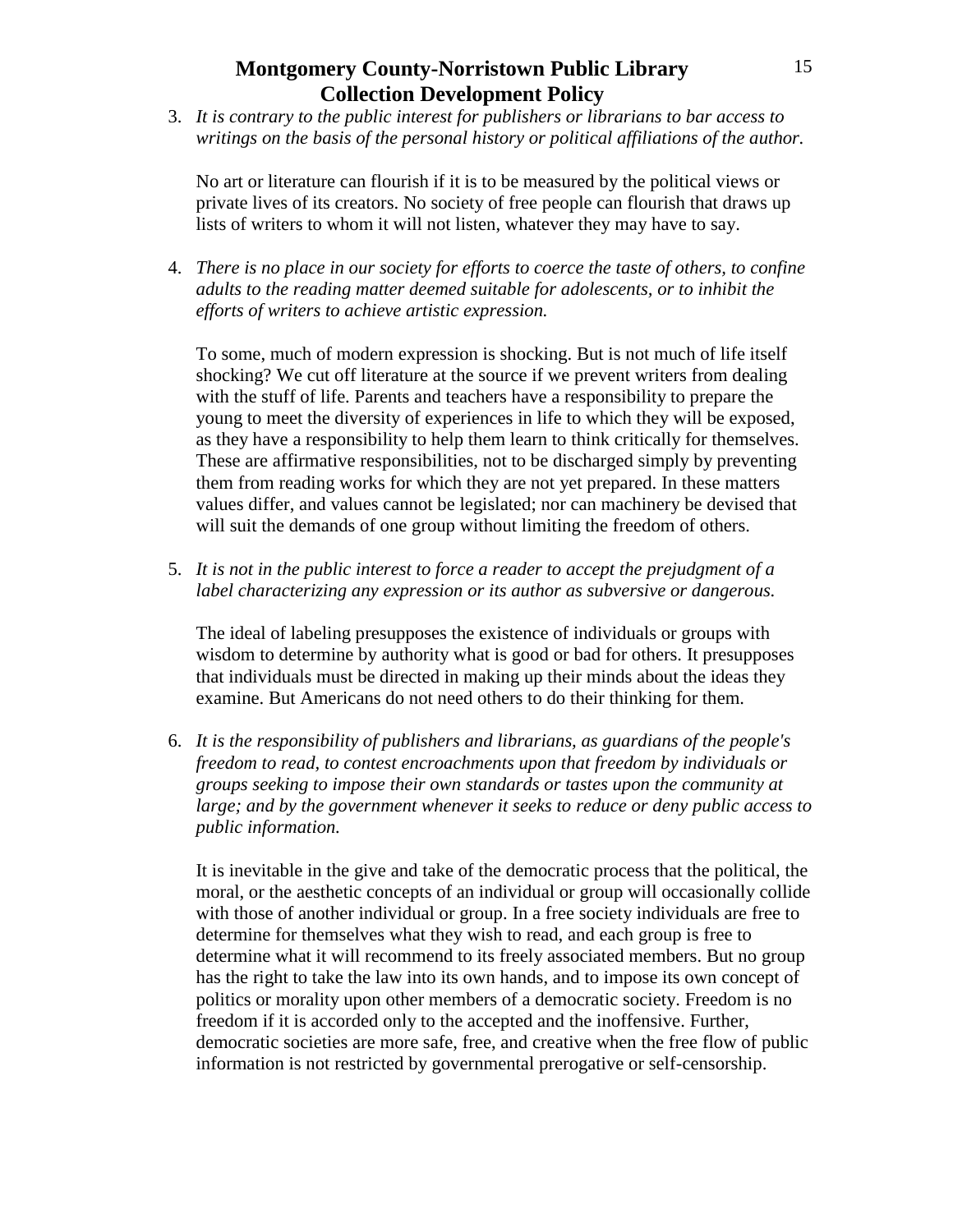7. *It is the responsibility of publishers and librarians to give full meaning to the freedom to read by providing books that enrich the quality and diversity of thought and expression. By the exercise of this affirmative responsibility, they can demonstrate that the answer to a "bad" book is a good one, the answer to a "bad" idea is a good one.*

The freedom to read is of little consequence when the reader cannot obtain matter fit for that reader's purpose. What is needed is not only the absence of restraint, but the positive provision of opportunity for the people to read the best that has been thought and said. Books are the major channel by which the intellectual inheritance is handed down, and the principal means of its testing and growth. The defense of the freedom to read requires of all publishers and librarians the utmost of their faculties, and deserves of all Americans the fullest of their support.

We state these propositions neither lightly nor as easy generalizations. We here stake out a lofty claim for the value of the written word. We do so because we believe that it is possessed of enormous variety and usefulness, worthy of cherishing and keeping free. We realize that the application of these propositions may mean the dissemination of ideas and manners of expression that are repugnant to many persons. We do not state these propositions in the comfortable belief that what people read is unimportant. We believe rather that what people read is deeply important; that ideas can be dangerous; but that the suppression of ideas is fatal to a democratic society. Freedom itself is a dangerous way of life, but it is ours.

This statement was originally issued in May of 1953 by the Westchester Conference of the American Library Association and the American Book Publishers Council, which in 1970 consolidated with the American Educational Publishers Institute to become the Association of American Publishers.

Adopted June 25, 1953, by the ALA Council and the AAP Freedom to Read Committee; amended January 28, 1972; January 16, 1991; July 12, 2000; June 30, 2004.

American Library Association. "Freedom to Read Statement." *American Library Association*.

[http://www.ala.org/advocacy/intfreedom/statementspols/freedomreadstatement.](http://www.ala.org/advocacy/intfreedom/statementspols/freedomreadstatement) Accessed November 7, 2014.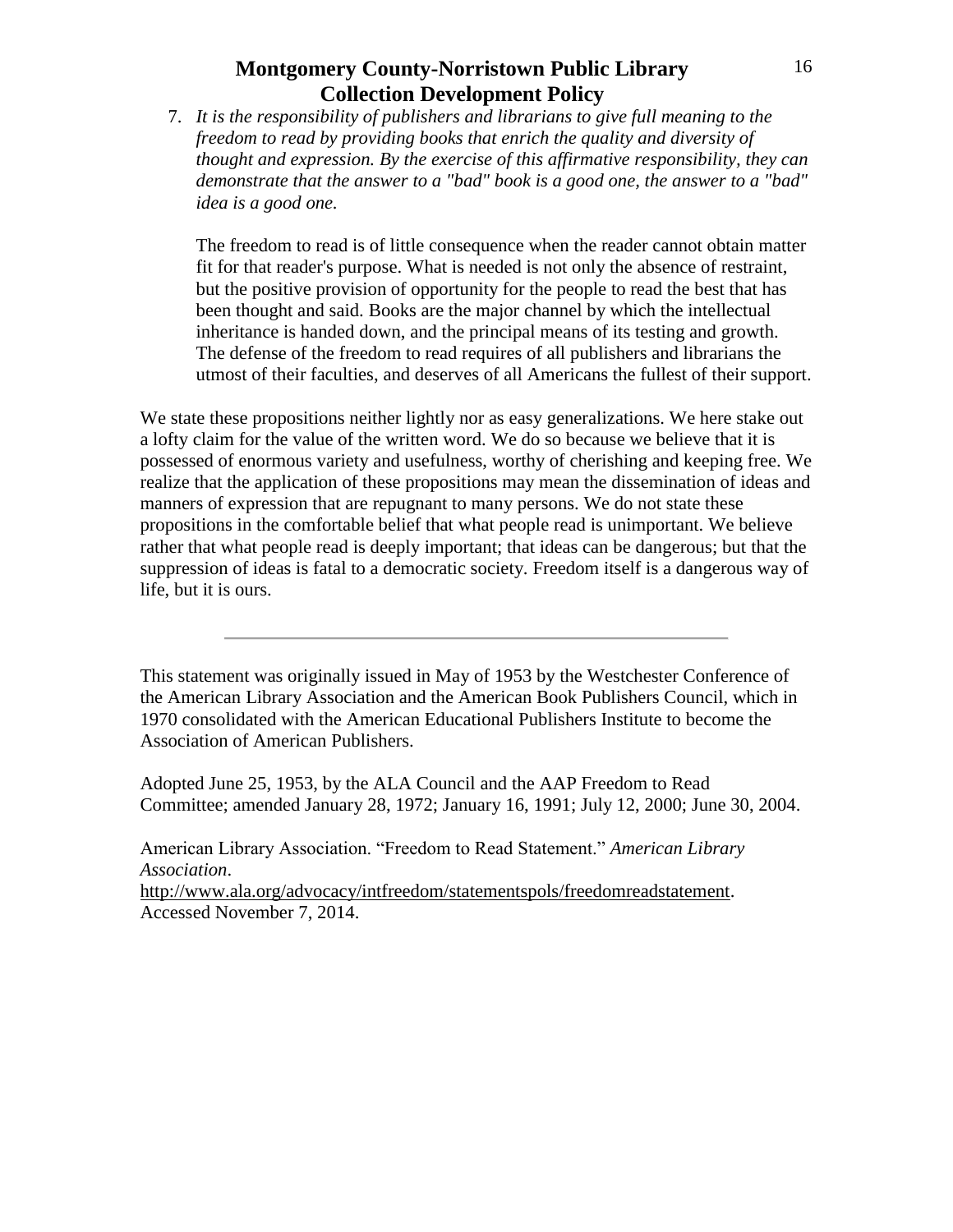### **Appendix C**

### **Freedom to View Statement**

The freedom to view, along with the freedom to speak, to hear, and to read, is protected by the [First Amendment to the Constitution of the United States](http://www.ala.org/advocacy/intfreedom/censorshipfirstamendmentissues/firstamendment) . In a free society, there is no place for censorship of any medium of expression. Therefore these principles are affirmed:

- 1. To provide the broadest access to film, video, and other audiovisual materials because they are a means for the communication of ideas. Liberty of circulation is essential to insure the constitutional guarantee of freedom of expression.
- 2. To protect the confidentiality of all individuals and institutions using film, video, and other audiovisual materials.
- 3. To provide film, video, and other audiovisual materials which represent a diversity of views and expression. Selection of a work does not constitute or imply agreement with or approval of the content.
- 4. To provide a diversity of viewpoints without the constraint of labeling or prejudging film, video, or other audiovisual materials on the basis of the moral, religious, or political beliefs of the producer or filmmaker or on the basis of controversial content.
- 5. To contest vigorously, by all lawful means, every encroachment upon the public's freedom to view.

This statement was originally drafted by the Freedom to View Committee of the American Film and Video Association (formerly the Educational Film Library Association) and was adopted by the AFVA Board of Directors in February 1979. This statement was updated and approved by the AFVA Board of Directors in 1989.

Endorsed January 10, 1990, by the ALA Council

American Library Association. "Freedom to Read Statement." *American Library Association*.

<http://www.ala.org/advocacy/intfreedom/statementspols/freedomviewstatement> Accessed November 7, 2014.